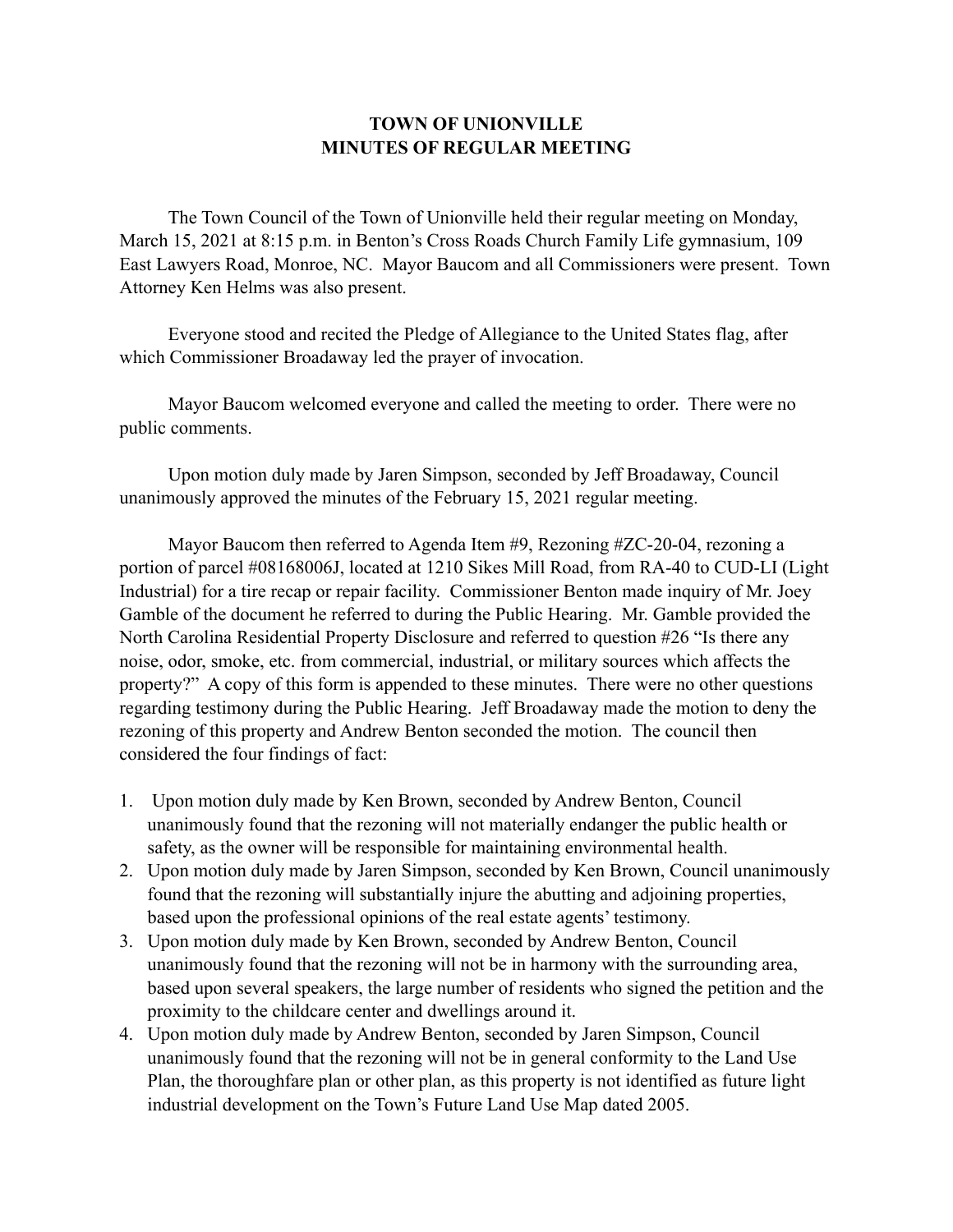Based upon the four findings of fact, and upon motion earlier made by Jeff Broadaway, seconded by Andrew Benton, Council unanimously denied Rezoning #ZC-20-04.

 Mayor Baucom recognized Finance Officer Darrell Baucom, who reviewed the Financial Statements, a copy of which is appended to these minutes. Mr. Baucom stated that the Balance Sheet shows no change in the checking account and reflects the receipt of franchise tax payments. In Budget vs Actual, we are \$12,000 ahead of budget in Sales and Use taxes and expenses are \$49,000 over budget primarily due to the VFD air packs. In Transactions by Account, there is nothing unusual; it reflects franchise tax payments of almost \$50,000 and sales tax of \$4,399. In upcoming expenses, there is nothing unusual. Upon motion duly made by Gene Price, seconded by Ken Brown, Council unanimously approved payment of pending bills.

Attorney Ken Helms will have the NCDOT resolution at the April 19, 2021 meeting.

 Land Use Administrator Gaddy presented the final plat for major subdivision #SUB-20-19, six new lots out of three parcels—parcel numbers 08198011, 08198011B and 08198011D, located on Concord Highway. Parcel number 08198011 has two lots with dedicated easements and parcel 08198011B has one lot with a dedicated easement, all of which Planning Board approved at their March 1, 2021 meeting. This is the final plat, and must be approved by Town Council, as it qualifies as a major subdivision simply since it is more than five lots. Planning Board unanimously approved the major development permit at their March 1, 2021 meeting, and Planning Board Chairman Jerry Adams is here tonight to sign the map pending Council's approval of the final plat. Upon motion duly made by Ken Brown, seconded by Jaren Simpson, Council unanimously approved the final plat for Subdivision #SUB-20-19.

 Mayor Baucom set a public hearing to consider annexation of and zoning application for Annexation #26, Essex Pointe subdivision, for Monday, April 19, 2021 at 6:00 p.m. in Benton's Cross Roads Church gymnasium.

 Mayor Baucom set a public hearing for Rezoning #ZC-20-03, rezoning a two-acre portion of parcel #08129024, located at Sikes Mill Road/Love Mill Road intersection, from RA-40 to CUD-B-2 for a Dollar General Store for Monday, April 19, 2021 at 6:05 p.m. in Benton's Cross Roads Church gymnasium.

 Mayor Baucom set a public hearing for Rezoning #ZC-21-01, rezoning of parcel numbers 08195016A and 08195016D, located on Lawyers Road from RA-40 to CUD-LI for a mini-warehouse facility with outside storage only for recreation vehicles, truck and trailer